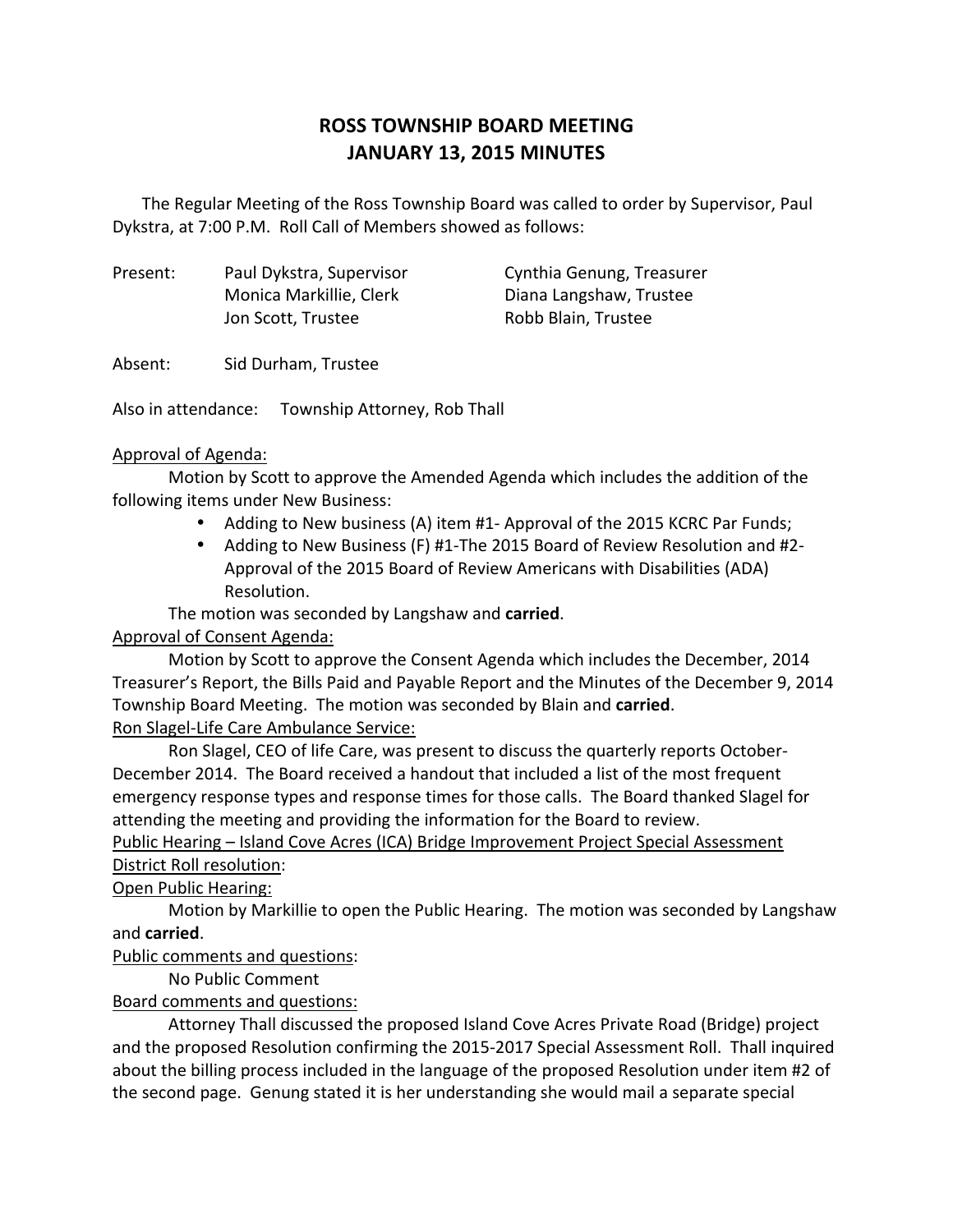assessment invoice to the subject property owners rather than include the special assessment on the regular tax bill. Thall discussed the option of mailing a separate special assessment bill to the subject property owners on March  $1<sup>st</sup>$  annually for a three year period with May 15<sup>th</sup> being the due date. Thall stated interest of 3% would apply to any unpaid balance and any payments made before such date would not bare any such interest. Further, Thall suggested having any special assessments unpaid after September  $1<sup>st</sup>$  placed on the December winter tax bill as delinquent and subject to interest of 6%. Scott inquired about a timeline of the construction. After extended discussion it was the overall consensus of the Board to consider modification of the proposed ICA Resolution. Attorney Thall requested a copy of the Notice for review.

### Close Public Hearing:

Motion by Langshaw to close the Public Hearing. The motion was seconded by Markillie and **carried**.

Motion by Scott to approve the proposed Island Cove Acres Resolution Confirming the 2015-2017 Special Assessment Roll with the following modifications:

- 1. The Special Assessment will be billed out separately on March  $1<sup>st</sup>$  and due by May  $15<sup>th</sup>$
- 2. The Special Assessment will become delinguent if not paid by September  $1^{st}$ .
- 3. The same billing dates will apply annually.
- 4. Add to bullet point #3: The Township Board will presume its prerogative to terminate the involvement in the proposed Island Cove Acres Bridge Improvement project at its sole discretion.

The motion was seconded by Genung. Roll Call Vote Showed: Blain-aye, Genungaye, Dykstra-aye, Markillie-aye, Langshaw-aye and Scott-aye. The motion **carried with all ayes.**

### Fire Dept.:

No new business to report.

### Ordinance Enforcement Report:

Dykstra reviewed the Ordinance Enforcement Report for December, 2014. Dykstra provided an update on the status of the Rubick property relating to the demolition process. Dykstra reported the proper permits have been filed and fees have been paid. He added the Rubicks are currently waiting for Consumers Energy to sign off on the utility disconnection. Dykstra reviewed the remaining items included in the report.

### Police Report:

Captain Bowen from the Kalamazoo County Sheriff's Dept. was present to review the Kalamazoo County Sheriff's Dept. Report consisting of calls within the Township for December, 2014 (see attached).

### Supervisor's report:

Dykstra reviewed the Supervisor's Report for January, 2015. Dykstra reported the Township Recreation Plan has been approved by the State of Michigan and noted a copy of the approval letter is included in each Board Member's packet.

# Parks committee:

Scott provided an update on the Parks Committee. Scott reported the Committee Meeting scheduled for January  $8<sup>th</sup>$  was cancelled due to bad weather. He reported the Meeting has been tentatively rescheduled for January 15<sup>th</sup>.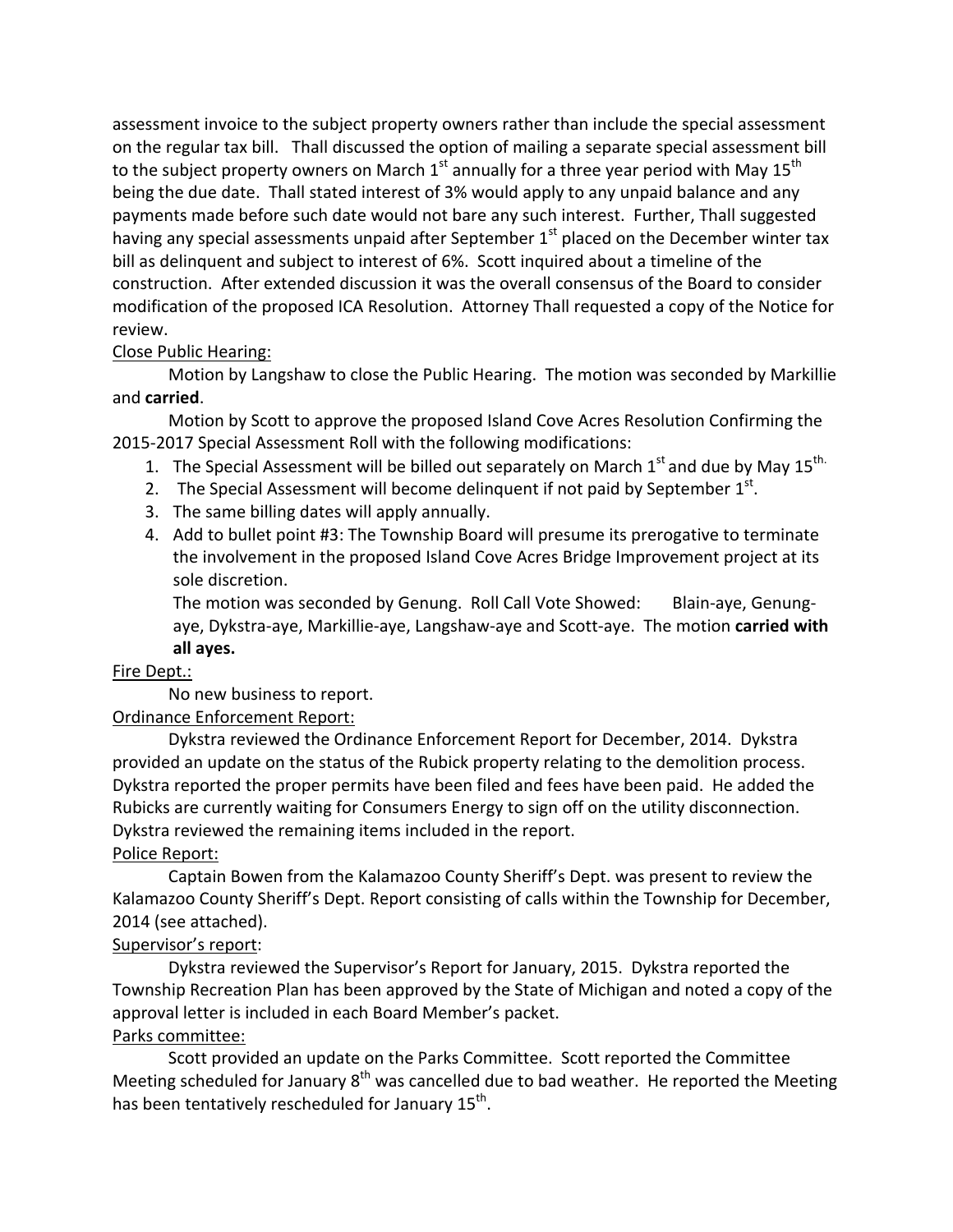#### Public Comment:

No Public Comment.

Old Business:

#### Installment Purchase Plans-Rob Thall:

Attorney Thall provided a packet to the Board which included a report on financing improvement projects through installment purchase agreements. Thall discussed the process for this type of funding option as well legal requirements to consider. Thall stated a major benefit with the Installment purchase option is that the township can borrow the money at a very low interest rate due to the interest being tax exempt. Thall also provided a proposed timeline of the Township Hall project and two amortization charts which included monthly principal & interest amounts based on a 15 year loan at 3.2% interest and a 10 year loan at an interest rate of 2.74%. Thall inquired about the amount in the building fund. Dykstra reported the Township currently has approximately \$750,000 in the building fund. The Board discussed the two interest rate options presented by Thall.

Building Architectural Services-RFPs:

Dykstra provided RFPs submitted by three different Contractors as requested by the Board at its regular December, 2014 meeting. Dykstra requested feedback from the Board regarding the next step in moving forward with the proposed Fire Barn and Township Building. Genung expressed concern regarding moving forward with construction of a new building due to the Fire Millage increase that will be on the May, 2015 ballot. Further, Genung stated if the Fire Millage doesn't pass, the Township would have to fund the Fire Department's operational costs. Scott expressed his support in proceeding with the selection of an Architect and moving forward. Scott discussed the condition of the current building & fire barn. Dykstra stated he would like to move forward with the process as building costs will continue to rise and the interest rates available are the lowest they have ever been. Thall inquired about the total cost of the proposed building project. Dykstra reported the Board has considered \$1.2 million for the proposed project. Thall suggested \$750,000 as the additional amount the Township could borrow. After extended discussion the Board thanked Attorney Thall for providing the information regarding the installment purchase agreement options and addressing questions from the Board.

Motion by Scott to proceed with the selection of an Architect at the February Township Board Meeting. The motion was supported by Markillie and **carried** Rubick's Property-Dangerous Building Update:

Review of this agenda item took place during the Ordinance Enforcement report discussion previously in the Meeting.

#### New Business:

### Approve 2015 KCRC Par Funds:

Motion by Langshaw to approve the 2015 KCRC par funds in the amount of \$54,589. The motion was seconded by Markillie and **carried.**

Motion by Scott to accept additional KCRC Par Funds that may be available to the Township due to 2014 funding that wasn't used by other Townships in the County. The motion was seconded by Genung and **carried.**

Approval of 2015 Local Road Projects:

Postponed until the February Township Board Meeting.